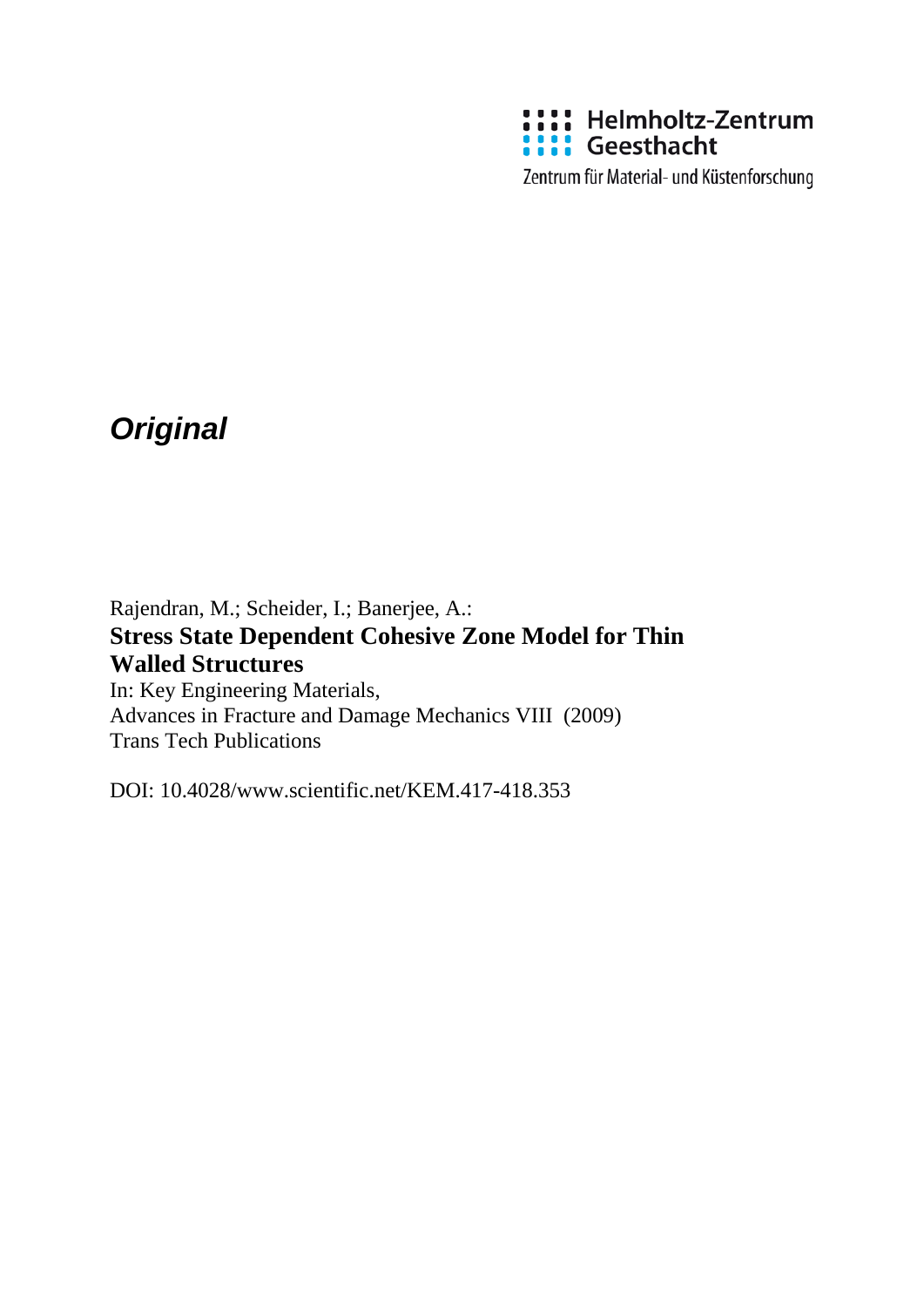# **Stress State Dependent Cohesive Zone Model for Thin Walled Structures**

M Rajendran<sup>1, a</sup>, Ingo Scheider<sup>2, b</sup>, Anuradha Banerjee<sup>1, c</sup> <sup>1</sup> IIT Madras, Dept. of Applied Mechanics, Chennai, India  $2$  GKSS Research Centre, Institute of Materials Research, Geesthacht, Germany  $^a$  rajendran\_rec@yahoo.com,  $^b$ ingo.scheider@gkss.de,  $^c$  anuban@iitm.ac.in

**Keywords:** Cohesive zone model, ductile fracture, triaxiality, plane stress, thin-walled structures

Abstract: A new stress-state dependent cohesive zone model for thin walled structures is proposed. The model incorporates the stress-state explicitly within the traction-separation law using basic elasticity-plasticity equations combined with a model parameter. The numerical implementation of the model is able to reproduce ductile fracture observed in a pre-cracked C(T) specimen as well as a notched plate specimen of the same material.

## Introduction

To ensure the structural integrity of thin-walled structures, a ductile fracture model must incorporate two characteristic features of their failure. It must be able to simulate significant stable crack extension prior to final failure, but more importantly should be sensitive to the significant differences in the stress state of precracked or initially uncracked sheets [1]. In the cohesive zone framework, the stress-state dependence of the fracture process under plane strain has been the subject of investigations during the last decade. Using porous plasticity damage mechanics on unit cells, triaxiality dependent traction-separation laws (TSLs) have been developed and successfully applied to various geometries [2, 3]. However, the corresponding analysis cannot be done using void growth models as they have difficulties in dealing with low triaxiality of thin-walled structures. More recently, a stress-state dependent model which incorporates triaxiality explicitly has been proposed [4]. The model for plane strain mode I ductile fracture is formulated by using basic elastic-plastic constitutive equations combined with two new stress-state independent model parameters. Extending the methodology to plane stress conditions, the present work develops a new stress-state dependent cohesive model for thin-walled structures. Cohesive elements based on the proposed model are applied to reproduce experimental data on fracture of notched as well as precracked thin sheets of Aluminium Al 5083. In contrast to models with constant parameters, the proposed model is able to closely reproduce the experimentally observed macroscopic behaviour for both the notched as well as precracked sheet specimens.

## Formulation of the model in plane stress

The scope of the proposed model is prediction of mode-I plane stress fracture in ductile metals described by elastic modulus, E, yield stress,  $\sigma_y$  and power-law strain hardening exponent, n. For a state of stress with fixed bi-axiality ratio,  $\alpha = \sigma_{11}/\sigma_{22}$ , under conditions of plane stress, the triaxiality developed can be calculated from elastic constitutive relations to be:

$$
H = \frac{\sigma_{mean}}{\sigma_{mises}} = \frac{1 + \alpha}{3\sqrt{\alpha^2 - \alpha + 1}}.\tag{1}
$$

Fig. 1 shows that the triaxiality parameter increases with increasing bi-axiality ratio up to  $\alpha \approx 0.6$ , beyond which it tends to saturate to the maximum possible value of 2/3. Compared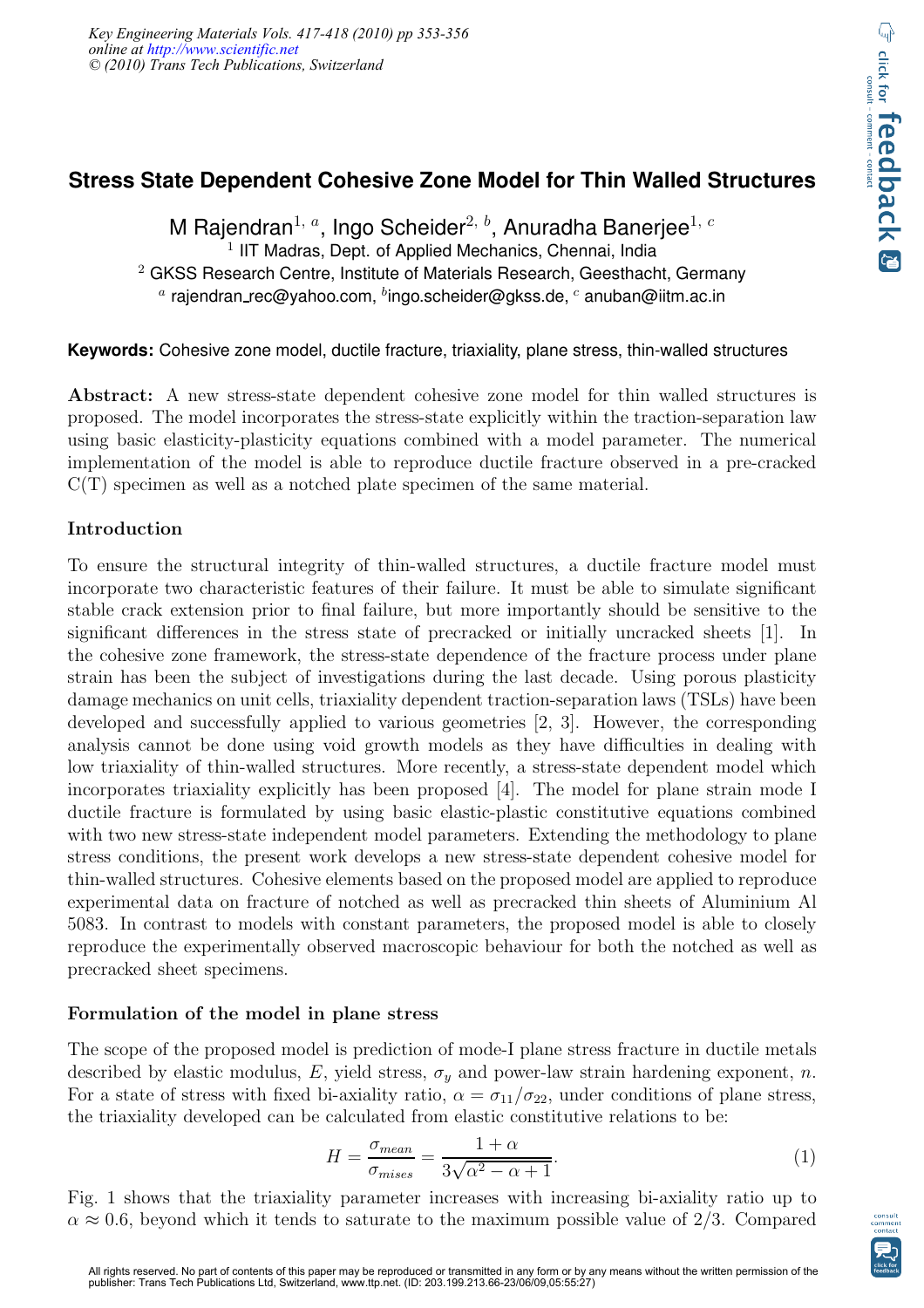

Figure 1: The dependence of triaxiality parameter, H, on a fixed applied bi-axiality ratio,  $\alpha$ , under conditions of plane stress.

to plane strain triaxiality, the plane stress parameter does not exhibit singular behaviour for  $\alpha$ tending to unity. For the cohesive layer of initial thickness, D, traction separation behaviour up to attainment of peak stress,  $\sigma_{max}$ , can be established using elastic constitutive relations and deformation plasticity theory, while the softening behaviour can be characterised by an appropriate smooth curve such as the exponential one used in the present work. Taking  $\delta_n =$  $\delta/D$  as the separation of the bounding surfaces of the process zone normalized by the initial thickness of the process layer, the TSL with three distinct regions of constitutive behaviour is proposed to be

$$
T_n = \begin{cases} \n\frac{2E}{2 - \alpha} \hat{\delta}_n & 0 < \hat{\delta}_n \leq \hat{\delta}_{n1}, \\
\frac{\sigma_y}{\sqrt{\alpha^2 - \alpha + 1}} \left( \frac{2E}{\sigma_y} \frac{\sqrt{\alpha^2 - \alpha + 1}}{2 - \alpha} \hat{\delta}_n \right)^n & \hat{\delta}_{n1} \leq \hat{\delta}_n \leq \hat{\delta}_{n2}, \\
\sigma_{\text{max}} \exp\left[ -0.02 \left( \frac{\hat{\delta}_n - \hat{\delta}_{n2}}{\hat{\delta}_{n2}} \right)^2 \right] & \hat{\delta}_{n2} \leq \hat{\delta}_n \leq 10 \hat{\delta}_{n2},\n\end{cases} \tag{2}
$$

where,

$$
\hat{\delta}_{n1} = \frac{2 - \alpha}{2E} \frac{\sigma_y}{\sqrt{\alpha^2 - \alpha + 1}}, \quad \hat{\delta}_{n2} = \frac{2 - \alpha}{2} \frac{Ce^{-1.5H_o}}{\sqrt{\alpha^2 - \alpha + 1}} + \hat{\delta}_{n1}.
$$
 (3)

The factor 0.02 in the argument of the exponential function controls the slope of the softening curve, therefore it can be considered as a model parameter. A higher value of the factor will result in rapid drop of traction beyond its maximum value. Here  $H<sub>o</sub>$  is 0.5, an average value chosen to represent the equivalent plastic strain failure locus for lower triaxilities encountered in plane stress.

$$
\sigma_{max} = T_n|_{\hat{\delta}_n = \hat{\delta}_n} = \frac{\sigma_y}{\sqrt{\alpha^2 - \alpha + 1}} \left[ \frac{E}{\sigma_y} C e^{-1.5H_o} + 1 \right]^n.
$$
\n(4)

#### Results and discussion

The proposed stress-state dependent cohesive zone framework for thin-walled structures is used in predictions of the fracture behaviour behavior of a power law hardening aluminum alloy AL 5083. The effect of tri-axiality and the model parameter,  $C$ , on the traction separation law is

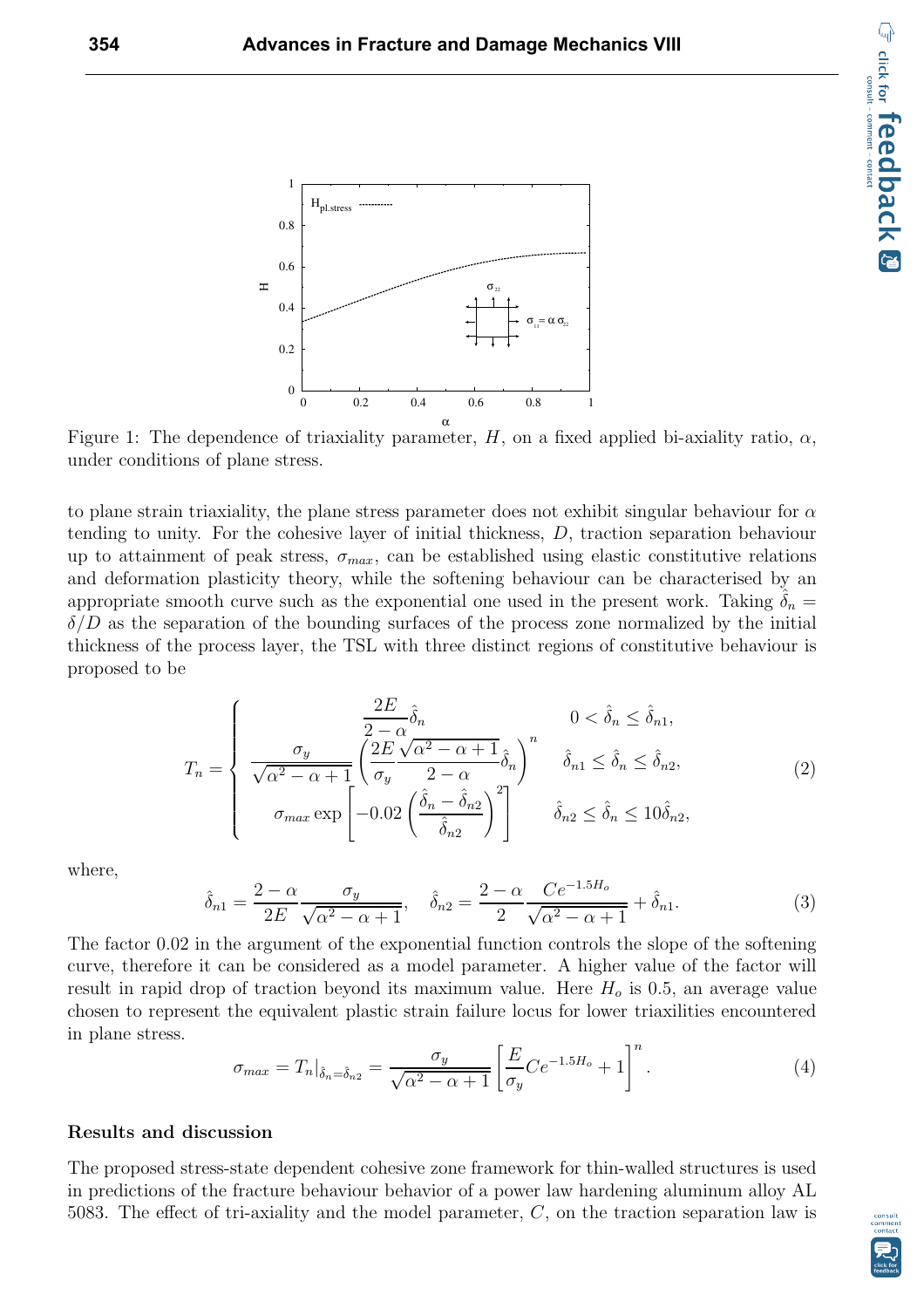

Figure 2: Comparison of model parameters at different levels of triaxiality. (a) Effect of C and bi-axiality ratio on peak stress; (b) Comparison of TSL used in [6] for the same material with TSL shapes at different bi-axiality ratios for  $C = 0.6$ .

discussed. The model is implemented and validated by comparison with experimental results on specimens with as well as without an initial flaw.

Fig. 2(a) shows the effect of parameter C on the peak stress, Eq.  $(4)$ , developed in the traction separation law. As the bi-axiality of the applied stress state increases, the peak stress increases up to  $\alpha \approx 0.5$ , further increase in bi-axiality ratio results in lowering of peak stress. The effect of C is to elevate the peak stress levels for the entire range of bi-axiality. The cohesive layer thickness, D, affects the total energy dissipated through crack extension, the so-called cohesive energy,  $\Gamma_0$ , which is calculated by

$$
\Gamma_0 = \int_0^{10\hat{\delta}_{n2}} T_n D d\hat{\delta}_n. \tag{5}
$$

Since the fracture resistance, especially the crack initiation, is mainly influenced by  $\Gamma_0$ , D must be treated as additional model parameter. Fig. 2(b) shows the effect of bi-axiality on the TSL curve. For  $\alpha = 0.7$  the corresponding higher tri-axiality of the stress state while inhibits plastic deformation, it promotes void nucleation, growth and coalescence. While the peak stress developed in the proposed model compares well with the predictions of Scheider and Brocks [6], the shape of the TSL curve is different. However, it must be noted that only a constant shape of the TSL was used in the previous publication, and therefore any comparison must be interpreted with caution. For validation of the model, experimental results on Al 5083 alloy performed at GKSS [5] were used. To test the efficacy of the proposed model in prediction of ductile fracture under varying conditions of triaxiality, data from two different types of specimens are presented, namely a flat notched bar with notch radius  $R = 2$  mm, and a C(T) specimen with a width of 50 mm. The thickness of the plate was 3 mm for both types of specimens. The structures lead to tri-axialities between 0.35 and 0.55 for the notched bar and well above 0.6 for the C(T) specimen. For the parameters  $C = 0.6$ , and intial cohesive layer thickness  $D = 0.02$  mm, comparisons between the experimental data and numerical results are shown for both specimens in Fig. 3. The tension test till failure of notched bar is presented in Fig. 3(a) by force-elongation and force-necking curves. Both curves are well reproduced by the model.

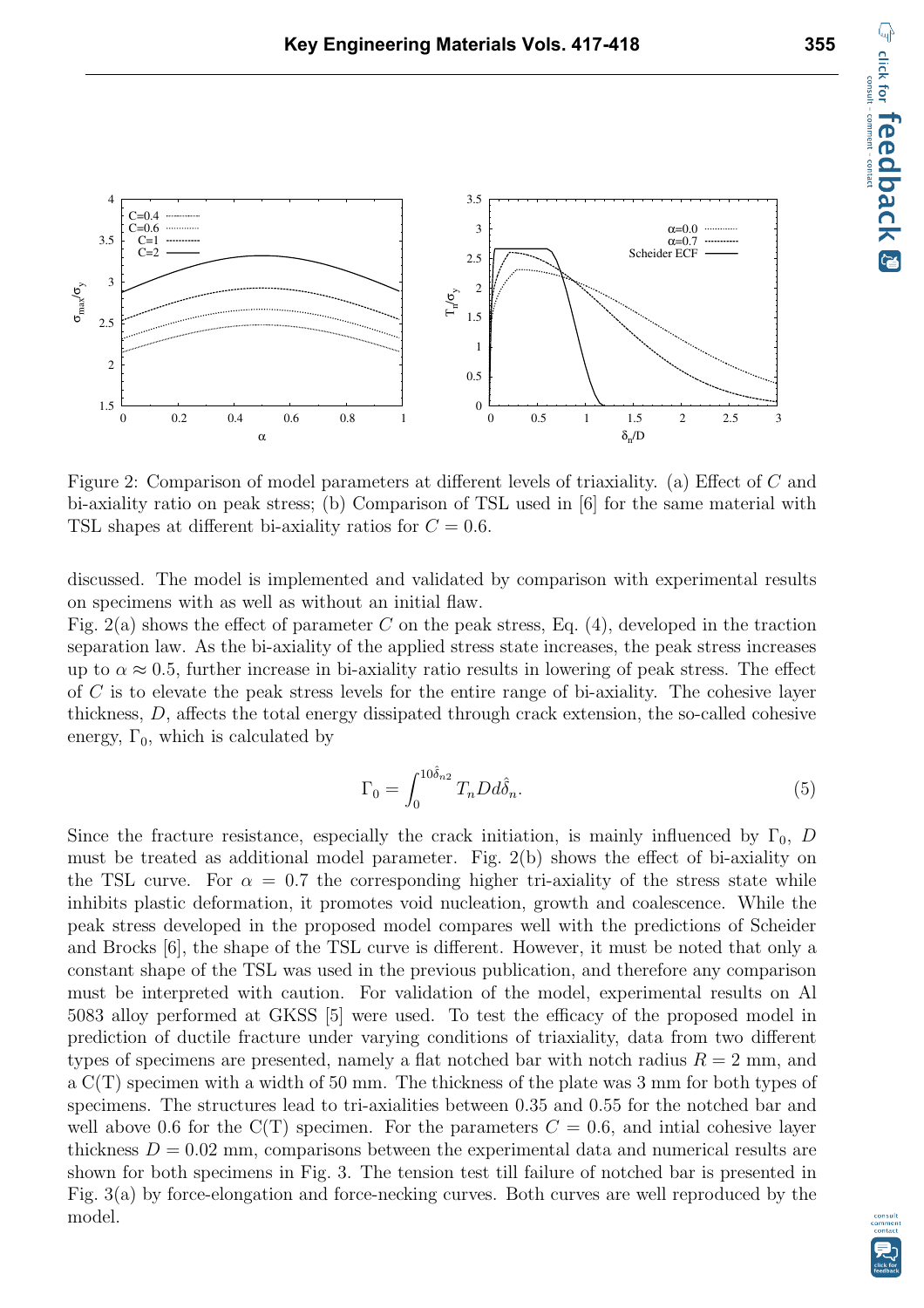

Figure 3: Comparison of fracture data at different triaxiality: (a) Notched bar (b) C(T) specimen.

### Conclusions

In prediction of ductile fracture of thin-walled structures, finding cohesive parameters which can cover a wide range of conditions requires a model that is sensitive to changes in stress-state. Earlier investigations used other models (e.g. void growth models) to introduce a constraint dependent model, which increases the number of parameters and thus the complexity of the model. The present work proposes a new approach, in which the tri-axiality is incorporated within the traction separation law in a natural manner; the two model parameters  $C$  and  $D$  are stress-state independent and can be considered as a material properties. The effectiveness of model was shown at two specimens with different constraint conditions, namely a notched metal sheet and a precracked  $C(T)$  specimen. It was demonstrated in [6] that both specimens cannot be simulated with one set of parameters, if a traction-separation law with a fixed shape is used. With the new approach the failure of both specimens was simulated with good accuracy.

#### References

- [1] T. Pardoen T, F. Hachez, B. Machioni, P.H. Plyth and A.G. Atkins. Mode I fracture of sheet metal. J Mech Phys Solids 52 (2004) 423-52.
- [2] T. Siegmund and W. Brocks. A numerical study on the correlation between the work of separation and the dissipation rate in ductile fracture. Engng Fract Mech 67 (2000); 139-54.
- [3] M. Anvari M, I. Scheider and C. Thaulow. Simulation of dynamic ductile growth using strain-rate and triaxiality dependent cohesive elements. Engng Fract Mech 73 (2006) 2210- 28.
- [4] A. Banerjee and R. Manivasagam. Triaxiality dependent cohesive zone model. to appear in Engng Fract Mech (2009) .
- [5] I. Scheider and W. Brocks: Effect of cohesive law and triaxiality dependence of cohesive parameters in ductile tearing. In: Fracture of Nano and Engineering Materials and Structures, edited by E.E. Gdoutos, Springer; Dordrecht, The Netherlands (2006).
- [6] I. Scheider, M. Schödel, W. Brocks and W. Schönfeld. Crack propagation analyses with CTOA and cohesive model: Comparison and experimental validation. Engng Fract Mech 73 (2006) 252-63.